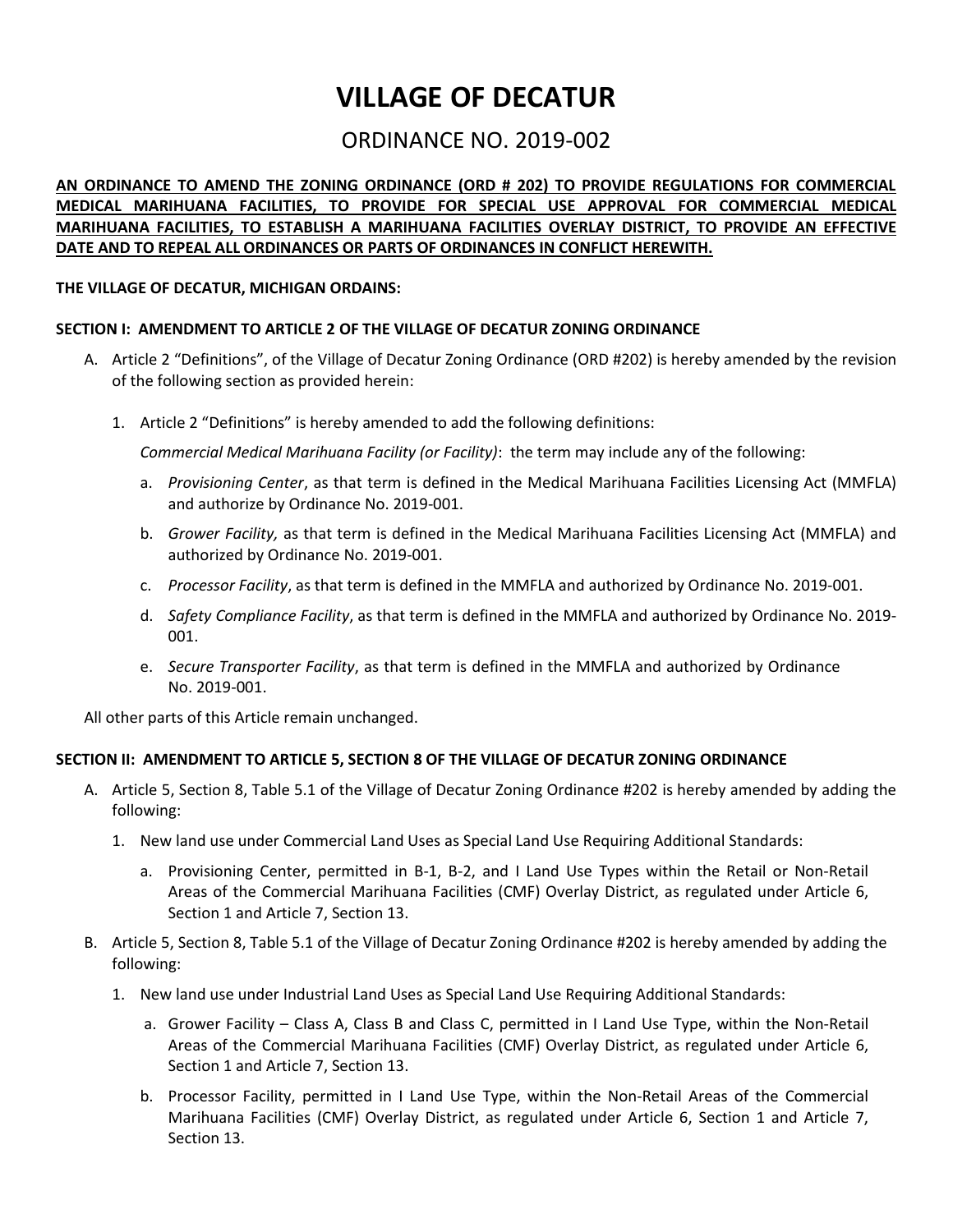- c. Safety Compliance Facility, permitted in I Land Use Type, within the Non-Retail Areas of the Commercial Marihuana Facilities (CMF) Overlay District, as regulated under Article 6, Section 1 and Article 7, Section 13.
- d. Secure Transporter Facility, permitted in I Land Use Type, within the Non-Retail Areas of the Commercial Marihuana Facilities (CMF) Overlay District, as regulated under Article 6, Section 1 and Article 7, Section 13.

All other parts of this Article remain unchanged.

### **SECTION III: AMENDMENT TO ARTICLE 6 OF THE VILLAGE OF DECATUR ZONING ORDINANCE**

- A. Article 6 of the Village of Decatur Zoning Ordinance (#202) is hereby amended as follows:
	- 1. Article 6 shall be titled "Overlay Districts".
	- 2. Under Article 6, the following new section shall be added as provided herein:

Section 1 – Commercial Marihuana Facilities Overlay District

- A. Purpose The Commercial Marihuana Facilities (CMF) Overlay District is intended to identify certain areas of the B-1, B-2, and I Districts where commercial marihuana facilities are permitted to locate. This district is applied over the B-1, B-2, and I Districts and allows for permissions and/or restrictions in addition to those of the underlying B-1, B-2, and I District.
- B. Overlay District Requirements All uses, structures, and development within the CMF District shall be subject to all the requirements of the respective B-1, B-2, and I Districts within which the parcel is located. In addition, any property in the CMF District containing a principal use in conformance with the requirements of this Article (including nonconforming uses or structures as regulated by Article 11) shall be in accordance with Article 7, Section 13 as amended.
- C. Map-The boundaries of this district are shown upon the CMF District Map which accompanies and is made a part of this Ordinance. Said map and all information shown thereon shall have the same force and effect as if all were fully set forth or described herein. The original of this is properly attested and is on file with the Village Clerk.

### **SECTION IV: AMENDMENT TO ARTICLE 7 OF THE VILLAGE OF DECATUR ZONING ORDINANCE**

A. Article 7 "Special Use Permit" of the Village of Decatur Zoning Ordinance (#202) is hereby amended by adding the following new section as provided herein:

Section 13 - Commercial Medical Marihuana Facilities

- 1. A Commercial Medical Marihuana Facility may be authorized to operate within the Village by the holder of a state operating license, pursuant to PA 281 of 2016, as may be amended, the Rules promulgated thereunder, and all applicable local ordinances.
- 2. No Commercial Medical Marihuana Facility shall be located within 1,000 feet of any school, with the minimum distance being measured along the center line of the street or streets of address between 2 fixed points on the center line determined by projecting straight lines, at right angles, to the center line, from the part of the school building nearest to the contemplated location and from the part of the contemplated location nearest to the school.
- 3. All Commercial Medical Marihuana Facilities shall be located within the boundaries of the Commercial Marijuana Facilities (CMF) Overlay District as defined and authorized under Article 6, Section 1 as amended.
- 4. Outdoor trash containers or dumpsters may be required to control the disposal of waste or by-products from any facility operation. When required, an outdoor trash container or dumpster shall be subject to the following: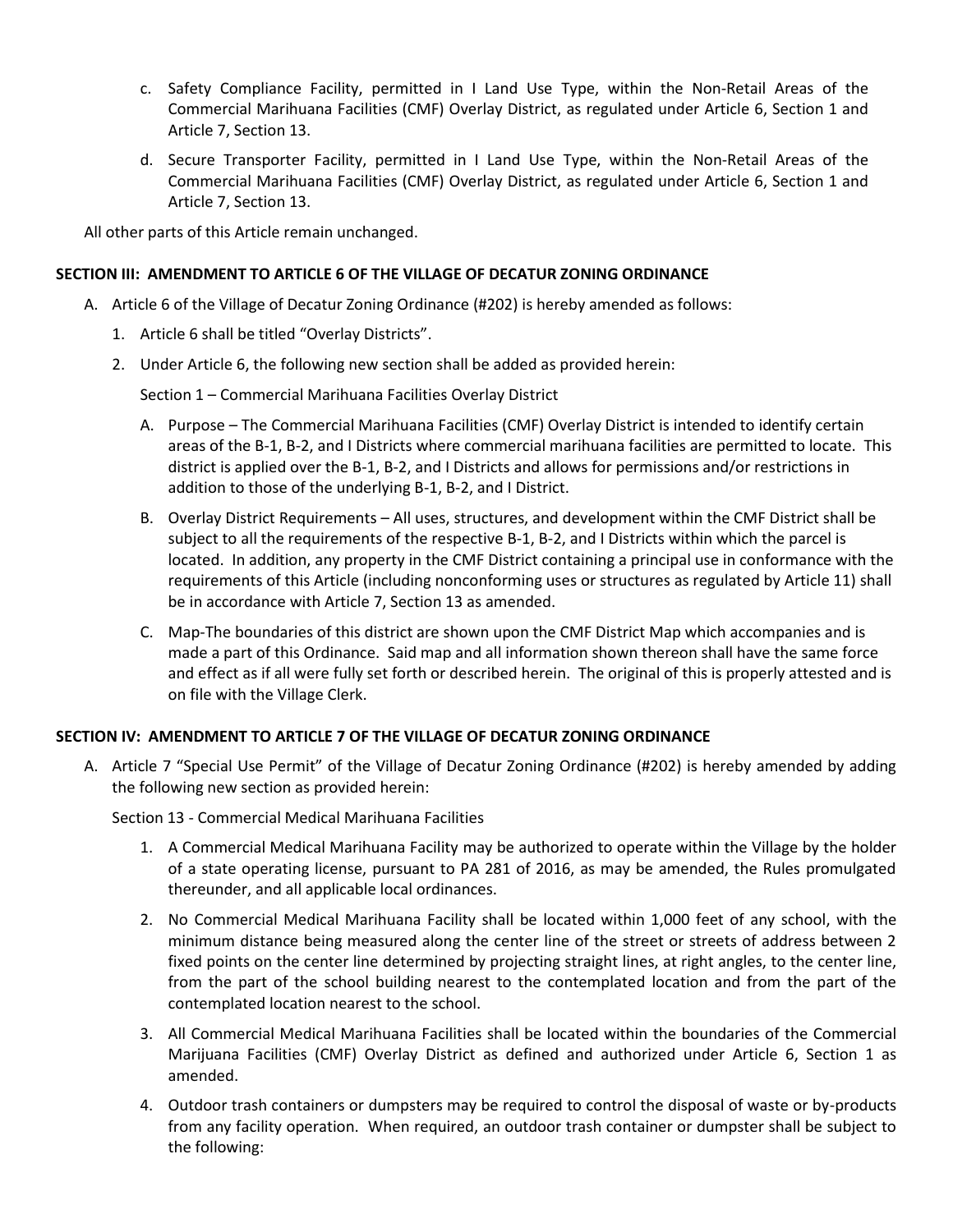- a. The placement of the container shall be subject to site plan review.
- b. Adequate vehicular access shall be provided to the container which does not conflict with the use of the parking areas or access drives.
- c. All containers shall rest on a concrete pad.
- d. A solid ornamental screening wall or fence shall be provided around all sides of the container and shall include an access gate. The screening wall or fence and gate shall be of sufficient height to completely screen the container.
- e. The container, screening wall or fence, and gate shall be maintained in a neat and orderly manner, free from debris.
- 5. A Commercial Medical Marihuana Facility shall be reviewed in consideration of the following:
	- a. Lighting The placement and arrangement of outdoor lighting serving the facility shall provide adequate security and visibility.
	- b. Noise Noise and vibration shall be minimized in their effect upon the surrounding area by the utilization of modern equipment designed to accomplish such minimization and the use of walls and vegetative buffers/screens.
	- c. Odor Odor shall be minimized in its effect upon the surrounding area by the utilization of a modern odor control system designed to accomplish such minimization and operational procedures.
	- d. Environmental Information on the storage and use of products, water and energy consumption, and waste disposal associated with a facility will be required to allow for an assessment of potential impacts on the site and surrounding area and the applicability of state and local regulations.
	- e. Traffic A facility shall be located in consideration of the ingress/egress, loading and travel patterns of the traffic associated with the operation of the facility, with specific attention toward avoiding the creation of traffic through a predominantly residential area.
	- f. Security Security measures, such as fencing, access controls, and video surveillance, will be considered in determining the ability of the facility to adequately provide for public safety.
	- g. Impact on Neighboring Property Barriers and/or buffers, facility separations, and/or operational requirements may be applied to minimize identified injurious or annoying impacts on surrounding properties.
	- h. Annual Review A facility shall be subject to an annual review by the Planning Commission to confirm compliance with the Special Land Use Permit and the provisions of this Ordinance.

All other parts of this Article remain unchanged.

### **SECTION V: SEVERABILITY.**

Sections of this Ordinance shall be deemed severable and should any Section, clause, or provision of this Ordinance be declared to be invalid, the same shall not affect the validity of the Ordinance as a whole or any part thereof other than the part so declared to be invalid.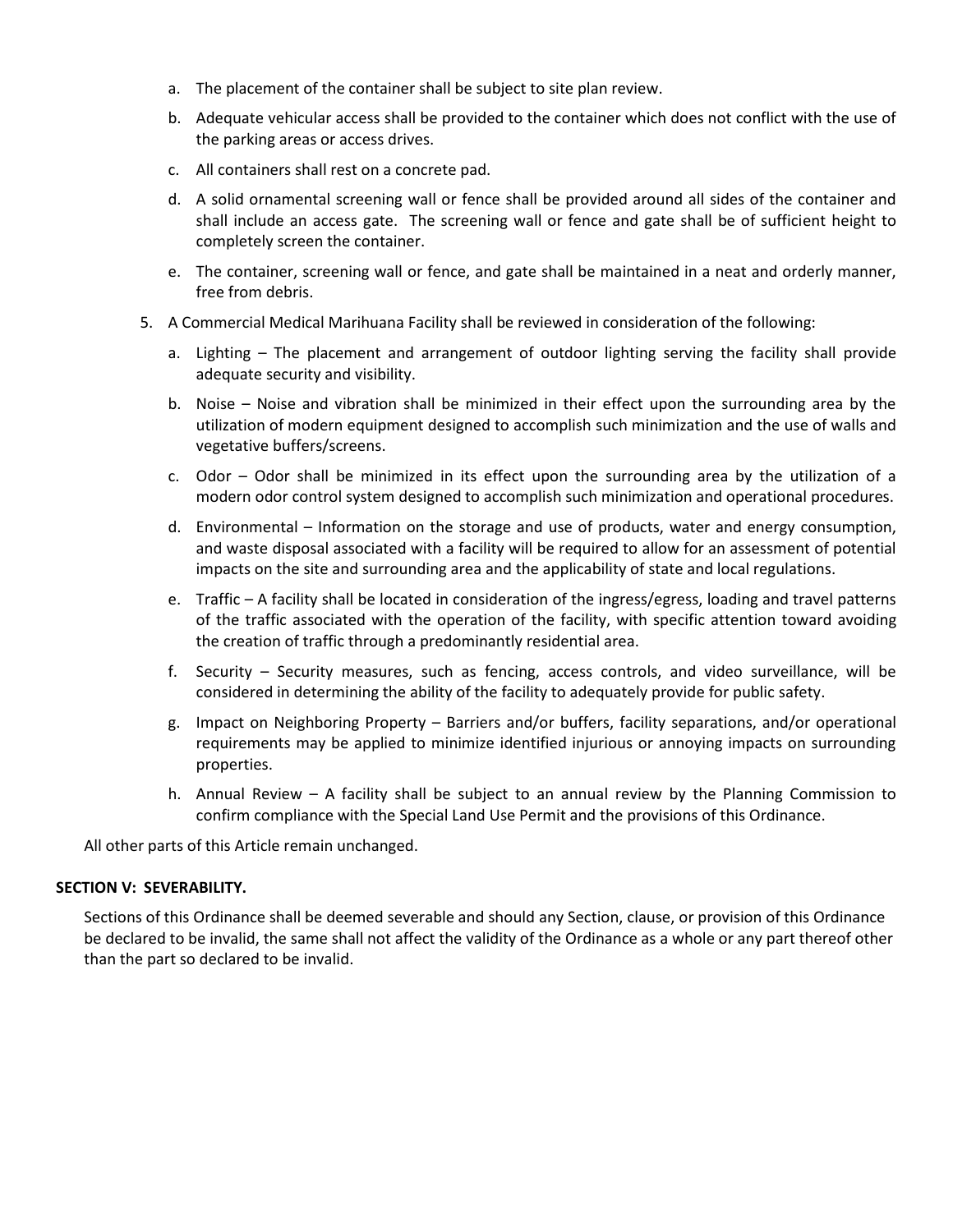### **SECTION VI: EFFECTIVE DATE**.

The Village Clerk of the Village of Decatur, Van Buren County, Michigan shall certify to the adoption of this Ordinance, and cause the same to be published as required by law; and this Ordinance shall take effect the 1<sup>st</sup> of October 2019. Adopted by the Village Council of the Village of Decatur, Van Buren County, Michigan on this \_\_\_day of \_\_\_\_\_\_\_\_\_\_\_\_\_\_\_\_\_\_\_\_\_\_\_\_\_\_ 2019.

Ali Elwaer, Village President

Kimberly Babcock, Village Clerk & Treasurer

\_\_\_\_\_\_\_\_\_\_\_\_\_\_\_\_\_\_\_\_\_\_\_\_\_\_\_\_\_\_\_\_\_\_\_\_\_\_\_\_\_\_

\_\_\_\_\_\_\_\_\_\_\_\_\_\_\_\_\_\_\_\_\_\_\_\_\_\_\_\_\_\_\_\_\_\_\_\_\_\_\_\_\_\_

| STATE OF MICHIGAN          |       |
|----------------------------|-------|
|                            | ) SS. |
| <b>COUNTY OF VAN BUREN</b> |       |

I, the undersigned, the duly qualified and acting Clerk of the Village of Decatur, Van Buren County, Michigan, do hereby certify that the foregoing Ordinance was adopted by Village of Decatur at a Regular Village Council meeting duly held on the day of 2019, and that the meeting was held in compliance with notice provisions and all other requirements of Act 267 of the Public Acts of 1976, as amended. I hereby certify that I published the Ordinance in the Decatur Republican on the \_\_\_\_ day of \_\_\_\_\_\_\_\_, 2019.

\_\_\_\_\_\_\_\_\_\_\_\_\_\_\_\_\_\_\_\_\_\_\_\_\_\_\_\_\_\_\_\_\_\_\_\_\_ Kimberly Babcock, Village Clerk & Treasurer